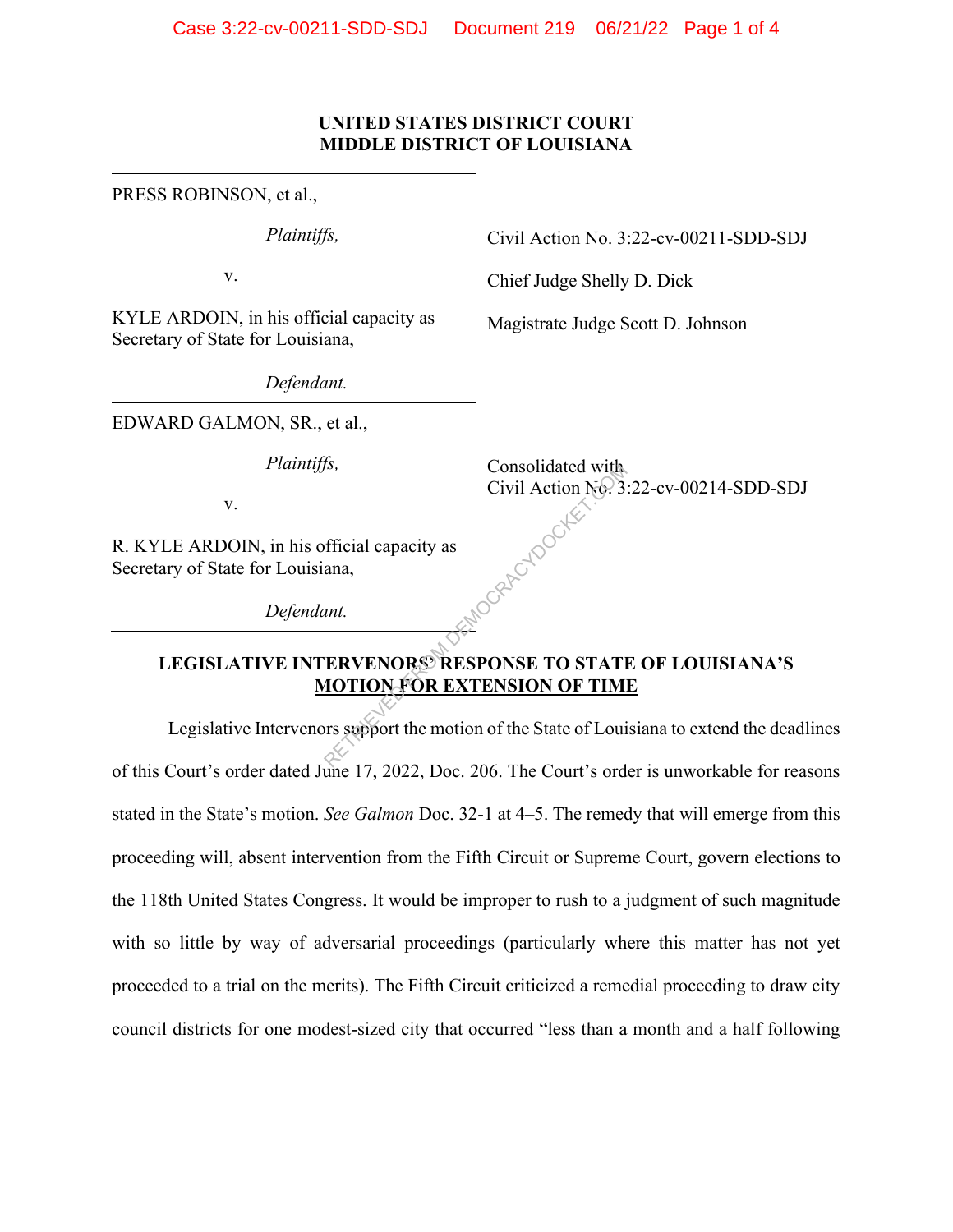## Case 3:22-cv-00211-SDD-SDJ Document 219 06/21/22 Page 2 of 4

judgment on the merits." *Jones v. City of Lubbock*, 727 F.2d 364, 386 (5th Cir. 1984). This Court should not pick a much larger statewide plan with even less consideration here.

Legislative Intervenors also agree with the State that the *Purcell* principle does not command such an expedited proceeding. If anything, it *forbids* this. The concern of *Purcell* is that "considerations specific to election cases and [a court's] own institutional procedures" limit injunctions in the period close to an election. *Purcell v. Gonzalez*, 549 U.S. 1, 4 (2006) (per curiam). If a court is unable to implement a remedy with appropriate care and proceedings, then *Purcell* bars an injunction in the first instance. Here, Legislative Intervenors believe this to be the case and continue to assert as much on appeal. But they admit that, without appellate intervention, this Court's injunction will stand for this coming election. That being so, it is necessarily implied in the Court's preliminary-injunction decision that there is time for an appropriately careful remedial proceeding; otherwise, no injunction could have issued. S much on appeal. But they admit that, we<br>stand for this coming election. That being<br>injunction decision that there is time 1<br>vise, no injunction could have issued.<br>urt is not inclined to grant the full relief<br>omit that th

To the extent the Court is not inclined to grant the full relief the State seeks, Legislative Intervenors respectfully submit that the Court has before it an appropriate schedule, which Legislative Intervenors previously submitted, that takes into account the Court's institutional interests in making the right choice of a new congressional plan. *See* Doc. 201 at 7. Those deadlines include appropriate disclosure and responsive deadlines, a discovery period, and—above all—an opportunity to fully vet the plan that may have real-world impact. The Court should, if nothing else, amend its order and adopt that schedule.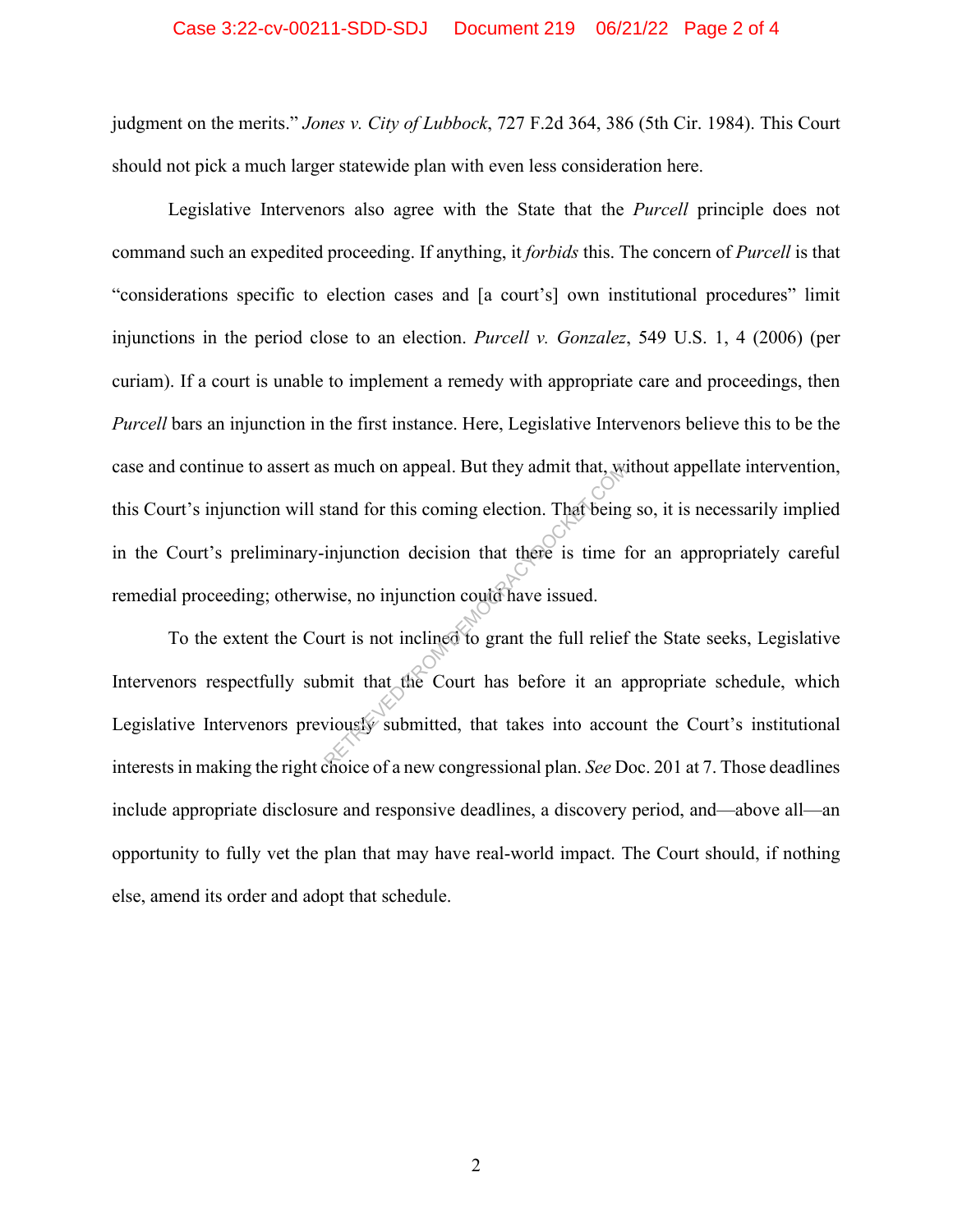*/s/ Michael W. Mengis* 

Michael W. Mengis, LA Bar No. 17994 **BAKERHOSTETLER LLP**  811 Main Street, Suite 1100 Houston, Texas 77002 Phone: (713) 751-1600 Fax: (713) 751-1717 Email: mmengis@bakerlaw.com

E. Mark Braden\* Katherine L. McKnight\* Richard B. Raile\* **BAKERHOSTETLER LLP** 

1050 Connecticut Ave., N.W., Ste. 1100 Washington, D.C. 20036 (202) 861-1500 mbraden@bakerlaw.com kmcknight@bakerlaw.com rraile@bakerlaw.com RETRIEVED FROM DEMOCRACYDOCKET.COM

Patrick T. Lewis\* **BAKERHOSTETLER LLP**  127 Public Square, Ste. 2000 Cleveland, Ohio 44114 (216) 621-0200 plewis@bakerlaw.com

\* *Admitted pro hac vice* 

Respectfully submitted,

*/s/ Erika Dackin Prouty* 

Erika Dackin Prouty\* **BAKERHOSTETLER LLP**  200 Civic Center Dr., Ste. 1200 Columbus, Ohio 43215 (614) 228-1541 eprouty@bakerlaw.com

*Counsel for Legislative Intervenors, Clay Schexnayder, in his Official Capacity as Speaker of the Louisiana House of Representatives, and of Patrick Page Cortez, in his Official Capacity as President of the Louisiana Senate*